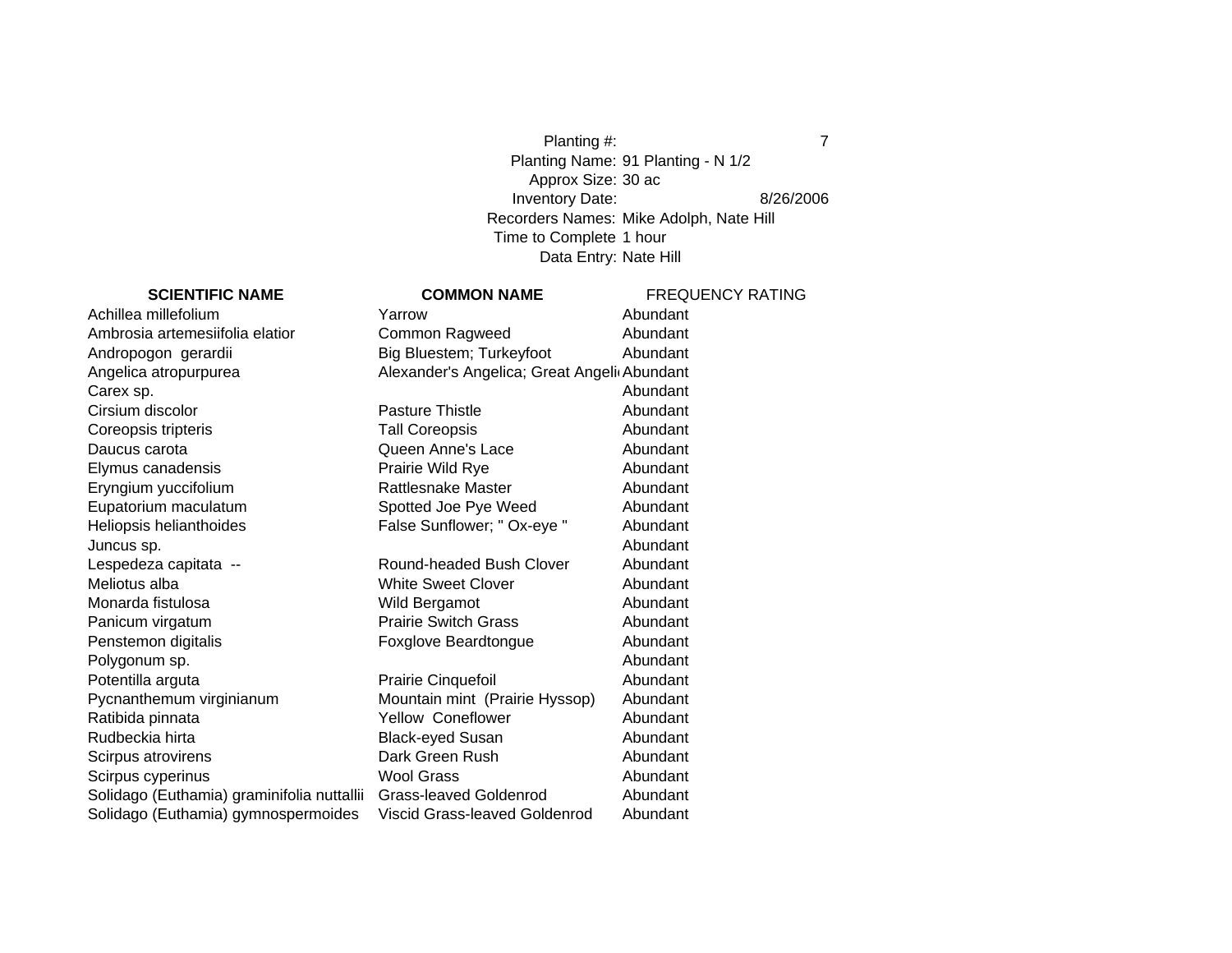Zizia aureaDesmodium canadenseLinum sulcatumOenothera biennis canescensRudbeckia subtomentosaVerbena hastataCacalia suaveolens

Solidago altissima Tall goldenrod Abundant Solidago nemoralis Gray Goldenrod; Oldfield Abundant Solidago rigida Stiff Goldenrod Abundant Sorghastrum nutans Indian Grass Abundant Veronicastrum virginicum Culver's Root Abundant Golden Alexanders **Abundant** Agrimonia parviflora **Summon** Swamp Agrimony **Common** Aster novae-angliae **New England Aster** Common Common Baptisia leucantha **Exercise Sensitism Common** White Wild Indigo Common Cacalia plantaginea (tuberosa) Indian Plantain Common Coreopsis palmata Prairie Coreopsis Common Showy Tick Trefoil Common Echinacea pallida **Pale Purple Coneflower** Common Common Gentiana (alba) flavida Cream Gentian Common Gentiana (Gentianopsis) crinita Fringed Gentian Common Groved Yellow Flax Common Common Evening Primrose Common Oenothera clelandii (rhombipetala) Sand Evening Primrose Common Petalostemum (Dalea) purpureum Purple Prairie Clover Common Sweet Blackeyed Susan Common Silphium perfoliatum Cup-plant Common Blue Vervain **Common** Agalinis (Gerardia) tenuifolia Slender False Foxglove Few Aster ericoides (prostratus) Theath Aster Few Aster pilosus **Aster** Few **Hairy Aster** Few **Few**  Sweet-scented Indian Plantain FewHypericum pyramidatum Great St. Johnswort Few Liatris aspera Rough Blazing-star (Rough Gayfea Few Liatris pycnostachya Tall Gayfeather; Prairie Blazing StaFew Morus alba **Morus alba** White Mulberry **Few** Quercus velutina The Controller Controller Black Oak The Controller Controller Controller Controller Controller Salix discolor **Contract Contract Contract Contract Pussy Willow Few State Contract Contract Contract Contract Contract Contract Contract Contract Contract Contract Contract Contract Contract Contract Contract Contract C** Salix interior (exigua) Sandbar Willow Few Silphium integrifolium **Rosinweed** Few Solidago speciosa **Showy Goldenrod** Few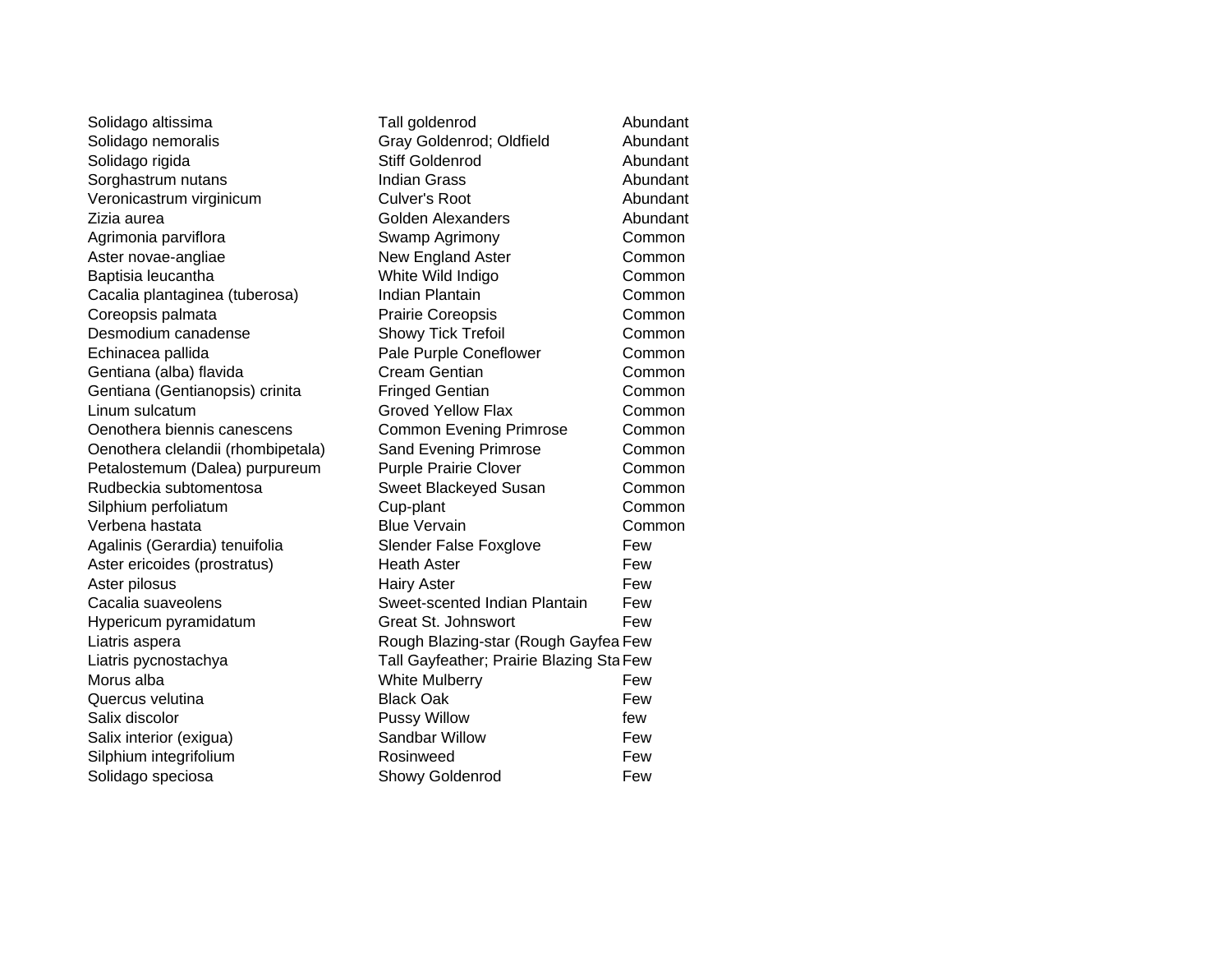### **PLANTING INVENTORY**

|                  | Date $9 - 8 - 03$<br>1991 Planting Mainlinter Danting Number           |          |                                    |           |                     |  |
|------------------|------------------------------------------------------------------------|----------|------------------------------------|-----------|---------------------|--|
|                  | Planting Name or area<br>Approximate # acres 12                        |          |                                    |           |                     |  |
|                  | Recorders' names Susan Kleiman<br>Time it took you to complete 1:25 to | 2.5      |                                    |           |                     |  |
|                  |                                                                        |          |                                    | Very      |                     |  |
|                  |                                                                        |          | Rare 1-10 Common Abundant (they're | Abundant  | Comments            |  |
|                  | Species Name (common or scientific)                                    | per acre | 10-100/ac. 100-300                 | all over) |                     |  |
| ADSCO            | cm gruss                                                               |          |                                    |           | Domnant             |  |
| SORNUT           | $R_{\Lambda}$                                                          |          |                                    |           | Close Second        |  |
| TEPVIR           | rad<                                                                   |          |                                    |           |                     |  |
| LESCAP           | $n -$<br>Van                                                           |          |                                    |           |                     |  |
| 50 5PE           | Showy<br>GЛ                                                            |          |                                    |           |                     |  |
| SOL RIG          | den                                                                    |          |                                    |           |                     |  |
| ANECYL           | huble was                                                              |          |                                    |           |                     |  |
| HEL              | Navron                                                                 |          |                                    |           |                     |  |
| SPI              | tresses orchic<br>$u_t$ le                                             |          |                                    |           |                     |  |
| TRIPRA           | Red Cloye-                                                             |          |                                    |           |                     |  |
| RUDHIR           | Rluckeyes<br>Msan                                                      |          |                                    |           |                     |  |
| BRO<br>$\oslash$ | Brown                                                                  |          |                                    |           |                     |  |
| ANDGER           | Sig Bluesten                                                           |          |                                    |           | a close third abund |  |
| ERISTR           |                                                                        |          |                                    |           |                     |  |
| RAT PIN          | $\frac{1}{\sqrt{2}}$                                                   |          |                                    |           |                     |  |
| ECHPAL           |                                                                        |          |                                    |           |                     |  |
| ELYCAN           |                                                                        |          |                                    |           |                     |  |
| ACHMIA           |                                                                        |          |                                    |           |                     |  |
| ASC VER          |                                                                        |          |                                    |           |                     |  |
|                  |                                                                        |          |                                    |           |                     |  |
| EUPLOR           |                                                                        |          |                                    |           |                     |  |
|                  | PRA                                                                    |          |                                    |           |                     |  |
| SOLNEM           | dem ud                                                                 |          |                                    |           |                     |  |
|                  |                                                                        |          |                                    |           |                     |  |
| CACATR           | $\left(14\right)$                                                      |          |                                    |           |                     |  |
| LTAASF           | h<br>471                                                               |          |                                    |           |                     |  |

Ϊ

I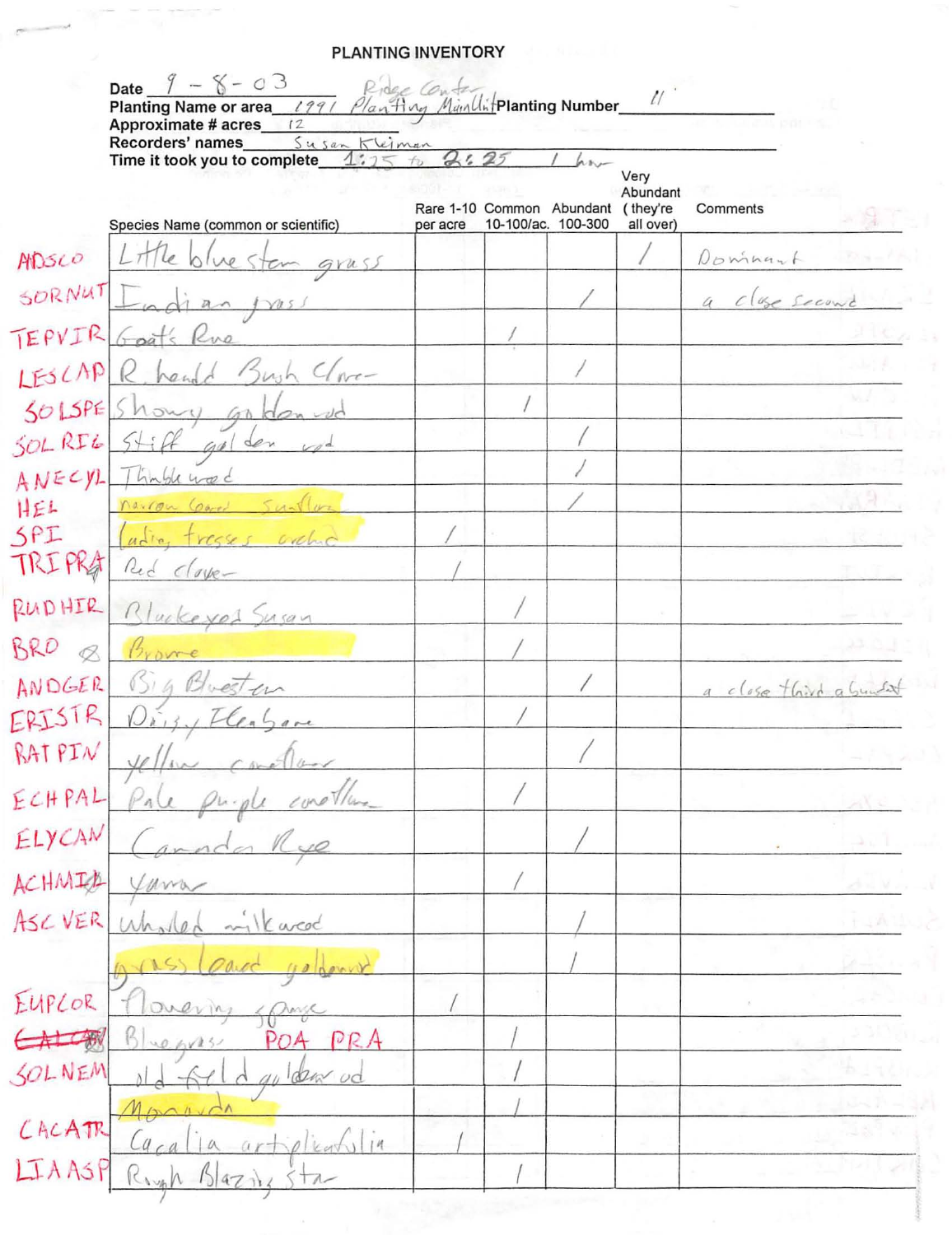## PLANTING INVENTORY, continued

|                | Date<br>Planting Name or area        |          |                                                                                    |                               |          |
|----------------|--------------------------------------|----------|------------------------------------------------------------------------------------|-------------------------------|----------|
|                | Species Name (common or scientific)  | per acre | <b>Planting Number</b><br>Rare 1-10 Common Abundant (they're<br>10-100/ac. 100-300 | Very<br>Abundant<br>all over) | Comments |
| PETRUR         | are                                  |          |                                                                                    |                               | 9802     |
| BARLEA         | 5a                                   |          |                                                                                    |                               |          |
| ERNSPE         | M<br>405                             |          |                                                                                    |                               |          |
| VERSTR         | $h$ $\circ$ $u$<br>$evVu_1$          |          |                                                                                    |                               |          |
| POTARU         | Princ<br>$\Rightarrow$ $\frac{1}{2}$ |          |                                                                                    |                               |          |
| PETCAN         | Vuin                                 |          |                                                                                    |                               |          |
| ASTPIL         | $\bigwedge$                          |          |                                                                                    |                               |          |
| WEDLURS        | Medi                                 |          |                                                                                    |                               |          |
| DIAARE         | iN                                   |          |                                                                                    |                               |          |
| SPOASP         | NP seed<br>$\sqrt{2}$                |          |                                                                                    |                               |          |
| RARINT         | inine                                |          |                                                                                    |                               |          |
| PYCVIR         |                                      |          |                                                                                    |                               |          |
| HELOCC         | $10 - 4$                             |          |                                                                                    |                               |          |
| DESILE         |                                      |          |                                                                                    |                               |          |
| CYPFIL         | icamus<br>De mi<br>$\sim$            |          |                                                                                    |                               |          |
| CORPAL         | lm <sub>1a</sub><br>Coccopsis        |          |                                                                                    |                               |          |
| ASCSYR         | ward                                 |          |                                                                                    |                               |          |
| AMBRSC         | WCS<br>raguelo                       |          |                                                                                    |                               |          |
| VERVIR         | $\mathscr{O}(\Gamma)$                |          |                                                                                    |                               |          |
| SOLALT         | denvod                               |          |                                                                                    |                               |          |
| PRUSER         |                                      |          |                                                                                    |                               |          |
| DUACAR         |                                      |          |                                                                                    |                               |          |
| RUBOCC         | A50<br>2021                          |          |                                                                                    |                               |          |
| RUBFLA         | Ben                                  |          |                                                                                    |                               |          |
| <b>MEL ALB</b> |                                      |          |                                                                                    |                               |          |
| PENPAL         | $\varphi$<br>Denit<br>100M           |          |                                                                                    |                               |          |
| CORTRA         | Ha<br>correnpois (tripteros          |          |                                                                                    |                               |          |

÷